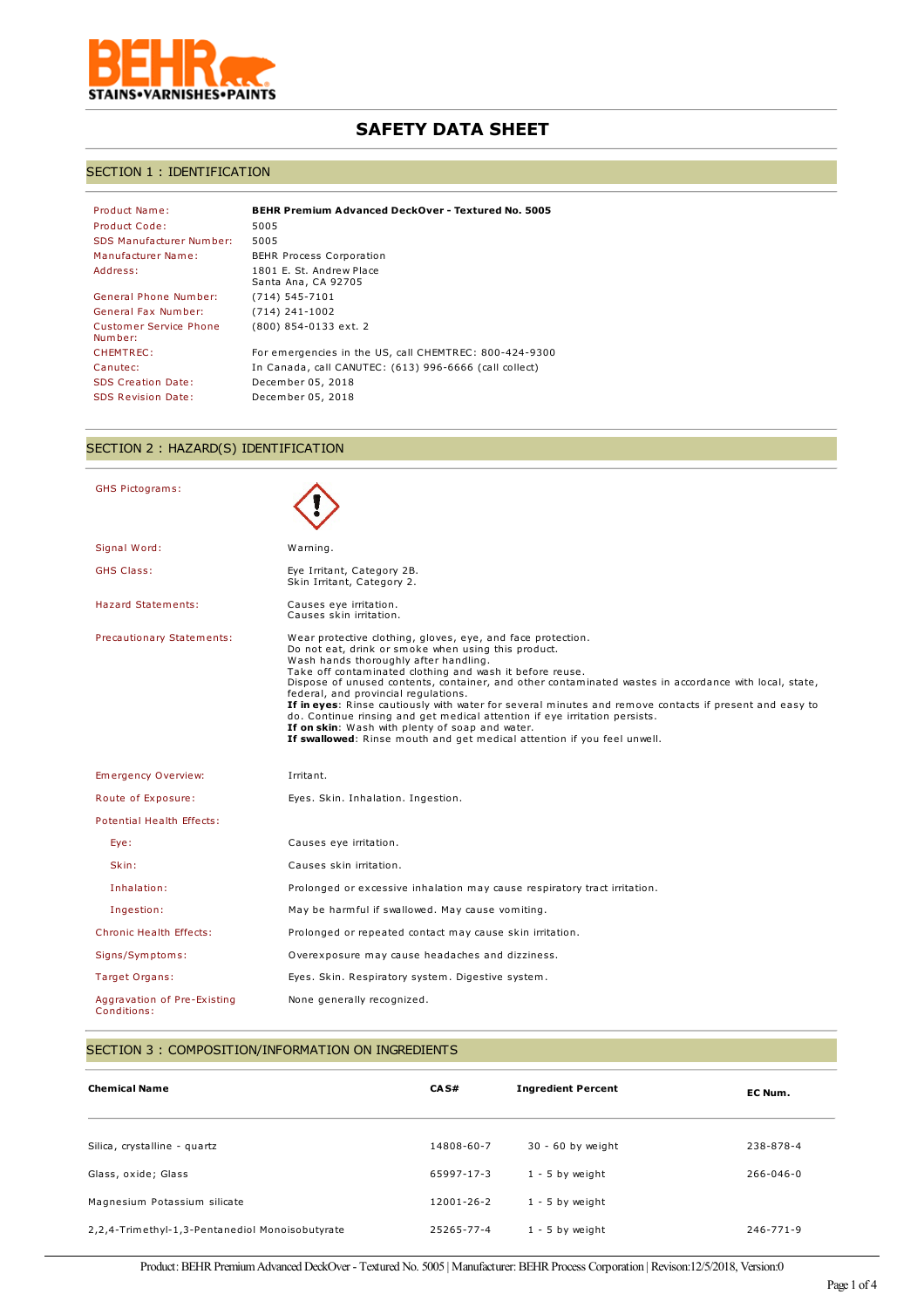| SECTION 4 : FIRST AID MEASURES |                                                                                                                                                                                                                                                                                                       |  |
|--------------------------------|-------------------------------------------------------------------------------------------------------------------------------------------------------------------------------------------------------------------------------------------------------------------------------------------------------|--|
|                                |                                                                                                                                                                                                                                                                                                       |  |
| Eye Contact:                   | Immediately flush eyes with plenty of water for at least 15 to 20 minutes. Ensure adequate flushing of<br>the eyes by separating the eyelids with fingers. Remove contacts if present and easy to do. Continue<br>rinsing. Get medical attention, if irritation or symptoms of overexposure persists. |  |
| Skin Contact:                  | Immediately wash skin with soap and plenty of water.<br>Get medical attention if irritation develops or persists.                                                                                                                                                                                     |  |
| Inhalation:                    | If inhaled, remove to fresh air. If not breathing, give artificial respiration or give oxygen by trained<br>personnel. Seek immediate medical attention.                                                                                                                                              |  |
| Ingestion:                     | If swallowed, do NOT induce vomiting. Call a physician or poison control center immediately. Never give<br>anything by mouth to an unconscious person.                                                                                                                                                |  |

# SECTION 5 : FIRE FIGHTING MEASURES

| Flash Point:                     | None.                                                                                                                            |  |
|----------------------------------|----------------------------------------------------------------------------------------------------------------------------------|--|
| Lower Flammable/Explosive Limit: | Not applicable.                                                                                                                  |  |
| Upper Flammable/Explosive Limit: | Not applicable.                                                                                                                  |  |
| Extinguishing Media:             | Use alcohol resistant foam, carbon dioxide, dry chemical, or water fog or spray when fighting fires<br>involving this material.  |  |
| Protective Equipment:            | As in any fire, wear Self-Contained Breathing Apparatus (SCBA), MSHA/NIOSH (approved or equivalent)<br>and full protective gear. |  |
| <b>NFPA Ratings:</b>             |                                                                                                                                  |  |
| NFPA Health:                     |                                                                                                                                  |  |
| NFPA Flammability:               | J.                                                                                                                               |  |
| NFPA Reactivity:                 | 0                                                                                                                                |  |

# SECTION 6 : ACCIDENTAL RELEASE MEASURES

| <b>Personal Precautions:</b> | Evacuate area and keep unnecessary and unprotected personnel from entering the spill area. Use<br>proper personal protective equipment as listed in Section 8.                                                                               |
|------------------------------|----------------------------------------------------------------------------------------------------------------------------------------------------------------------------------------------------------------------------------------------|
| Environmental Precautions:   | Avoid runoff into storm sewers, ditches, and waterways.                                                                                                                                                                                      |
| Methods for containment:     | Contain spills with an inert absorbent material such as soil or sand. Prevent from spreading by<br>covering, diking or other means. Provide ventilation.                                                                                     |
| Methods for cleanup:         | Clean up spills immediately observing precautions in the protective equipment section. Place into a<br>suitable container for disposal. Provide ventilation. After removal, flush spill area with soap and water<br>to remove trace residue. |

### SECTION 7 : HANDLING and STORAGE

| Handling:          | Use with adequate ventilation. Avoid breathing vapor and contact with eyes, skin and clothing.                                                                              |
|--------------------|-----------------------------------------------------------------------------------------------------------------------------------------------------------------------------|
| Storage:           | Store in a cool, dry, well ventilated area away from sources of heat, combustible materials, and<br>incompatible substances. Keep container tightly closed when not in use. |
| Hygiene Practices: | Wash thoroughly after handling. Avoid contact with eyes and skin. Avoid inhaling vapor or mist.                                                                             |

# SECTION 8: EXPOSURE CONTROLS, PERSONAL PROTECTION

| <b>Engineering Controls:</b>   | Use appropriate engineering control such as process enclosures, local exhaust ventilation, or other<br>engineering controls to control airborne levels below recommended exposure limits. Good general<br>ventilation should be sufficient to control airborne levels. Where such systems are not effective wear<br>suitable personal protective equipment, which performs satisfactorily and meets OSHA or other<br>recognized standards. Consult with local procedures for selection, training, inspection and maintenance<br>of the personal protective equipment. |
|--------------------------------|-----------------------------------------------------------------------------------------------------------------------------------------------------------------------------------------------------------------------------------------------------------------------------------------------------------------------------------------------------------------------------------------------------------------------------------------------------------------------------------------------------------------------------------------------------------------------|
| Eye/Face Protection:           | Wear appropriate protective glasses or splash goggles as described by 29 CFR 1910.133, OSHA eye<br>and face protection regulation, or the European standard EN 166.                                                                                                                                                                                                                                                                                                                                                                                                   |
| Skin Protection Description:   | Chemical-resistant gloves and chemical goggles, face-shield and synthetic apron or coveralls should be<br>used to prevent contact with eyes, skin or clothing.                                                                                                                                                                                                                                                                                                                                                                                                        |
| <b>Respiratory Protection:</b> | A NIOSH approved air-purifying respirator with an organic vapor cartridge or canister may be<br>permissible under certain circumstances where airborne concentrations are expected to exceed<br>exposure limits. Protection provided by air purifying respirators is limited. Use a positive pressure air<br>supplied respirator if there is any potential for an uncontrolled release, exposure levels are not known,<br>or any other circumstances where air purifying respirators may not provide adequate protection.                                             |
| Other Protective:              | Facilities storing or utilizing this material should be equipped with an eyewash facility and a safety<br>shower.                                                                                                                                                                                                                                                                                                                                                                                                                                                     |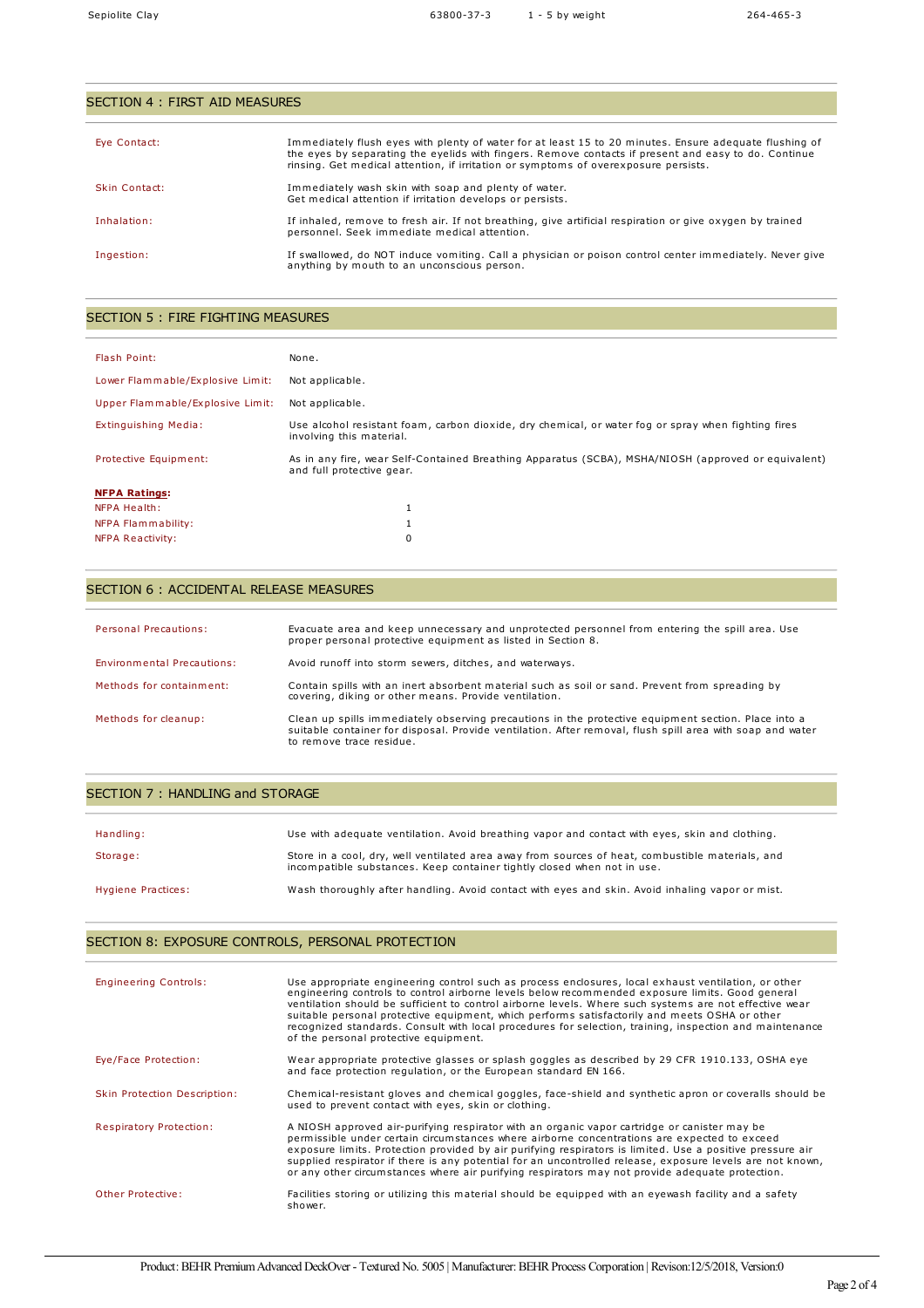

#### EXPOSURE GUIDELINES

| Silica, crystalline - quartz :       |                                   |
|--------------------------------------|-----------------------------------|
| Guideline ACGIH:                     | TLV-TWA: 0.025 mg/m3 (R)          |
| <b>Magnesium Potassium silicate:</b> |                                   |
| Guideline ACGIH:                     | TLV-TWA: $3 \text{ mg/m}$ $3 (R)$ |
| Guideline OSHA:                      | PEL-TWA: 20 mppcf                 |

# SECTION 9 : PHYSICAL and CHEMICAL PROPERTIES

| <b>Physical State:</b>                    | Liquid.                                                                        |
|-------------------------------------------|--------------------------------------------------------------------------------|
| Color:                                    | opaque.                                                                        |
| Odor:                                     | Slight.                                                                        |
| Odor Threshold:                           | Not applicable.                                                                |
| <b>Boiling Point:</b>                     | >99ºF (>37°C)                                                                  |
| <b>Melting Point:</b>                     | Not applicable.                                                                |
| Density:                                  | 11.44 Lbs/gal                                                                  |
| Solubility:                               | Not applicable.                                                                |
| <b>Vapor Density:</b>                     | Not applicable.                                                                |
| Vapor Pressure:                           | Not applicable.                                                                |
| <b>Evaporation Rate:</b>                  | Not applicable.                                                                |
| pH:                                       | $7 - 10$                                                                       |
| Viscosity:                                | $50 - 140$                                                                     |
| Coefficient of Water/Oil<br>Distribution: | Not applicable.                                                                |
| Flammability:                             | Not applicable.                                                                |
| Flash Point:                              | None.                                                                          |
| <b>VOC Content:</b>                       | Material VOC: 27 gm/L(Includes Water)<br>Coating VOC.: 49 gm/L(Excludes Water) |

### SECTION 10 : STABILITY and REACTIVITY

| <b>Chemical Stability:</b> | Stable under normal temperatures and pressures.                                     |
|----------------------------|-------------------------------------------------------------------------------------|
| Hazardous Polymerization:  | Not reported.                                                                       |
| Conditions to Avoid:       | Heat, flames, incompatible materials, and freezing or temperatures below 32 deg. F. |
| Incompatible Materials:    | Oxidizing agents. Strong acids and alkalis.                                         |

## SECTION 11 : TOXICOLOGICAL INFORMATION

#### **2,2,4-Trimethyl-1,3-Pentanediol Monoisobutyrate :**

Ingestion: Oral - Rat LD50 - Lethal dose, 50 percent kill: 3200 mg/kg [Details of toxic effects not reported other than lethal dose value] (RTECS)

#### SECTION 12 : ECOLOGICAL INFORMATION

| Ecotoxicity: | No ecotoxicity data was found for the product. |
|--------------|------------------------------------------------|
|              |                                                |

#### Environmental Fate: No environmental information found for this product.

#### SECTION 13 : DISPOSAL CONSIDERATIONS

Waste Disposal: Consult with the US EPA Guidelines listed in 40 CFR Part 261.3 for the classifications of hazardous waste prior to disposal. Furthermore, consult with your state and local waste requirements or guidelines, if applicable, to ensure compliance. Arrange disposal in accordance to the EPA and/or state and local guidelines.